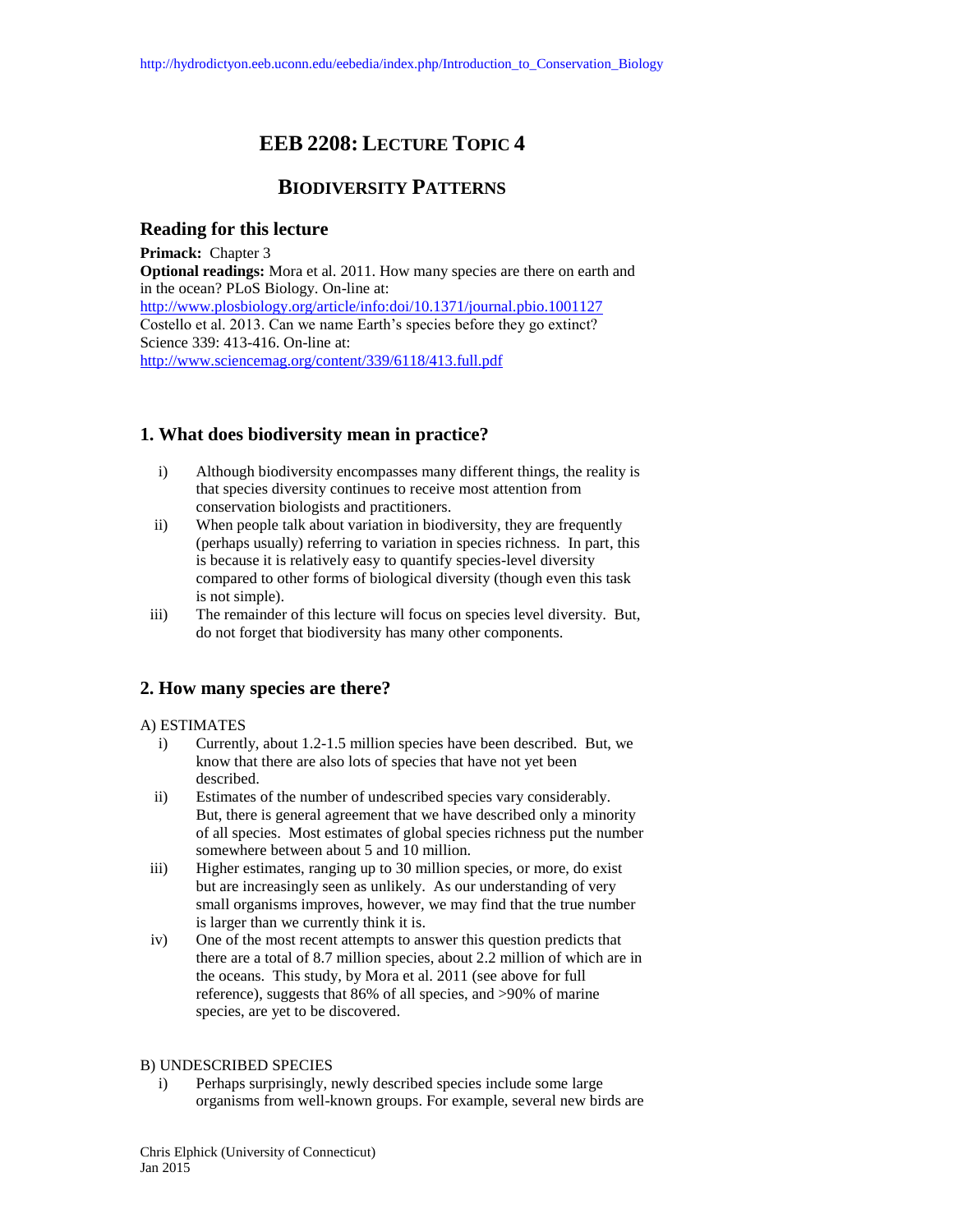described annually, mostly from the tropics, but occasionally from well studied areas (e.g., Gunnison Sage-Grouse in Colorado). Many "new" mammals are in fact things that we've known about for some time, but have not previously been classified as distinct species (e.g., a new species of river dolphin was recently described from the Amazon), but others are completely new discoveries (e.g., saola – discovered in Vietnam in the 1990s, and considered to be in a totally new genus).

- ii) The vast majority of the species that remain to be described, however, are invertebrates, and estimating how many of these remain is difficult.
- iii) The main problem is that to make an estimate of the number of undescribed species several other numbers have to be estimated first. These numbers are then combined, which inevitably results in compounded errors. E.g., canopy fogging example.
- iv) Limited taxonomic work, and biases in the way that taxonomy is studied, contributes to the problems. For example, nematodes did not get studied in detail by taxonomists until it was realized that they have important agricultural impacts. Similarly, our current (lack of) understanding of microbial diversity might mean that we are missing a lot of diversity that we do not know exists.
- v) IMPORTANT: It is critical to recognize that although these discoveries are often described as "new species", they are really only newly discovered. The species have been there all along; humans just had not found them and put names on them. So, these new species are not the result of recent speciation and do not counterbalance losses in biodiversity due to recent extinction.

## **3. Diversity patterns**

#### A) PROBLEMS DESCRIBING PATTERNS

- i) Because most species have not been described, it is hard to be certain how species richness varies spatially.
- ii) Consequently, we have to assume that patterns seen in well known groups of species are representative of all species. This is probably a reasonable assumption, but it might not be in every case.

#### B) SPECIES RICHNESS PATTERNS CORRELATE WITH MANY THINGS

- i) Richness increases with habitat diversity (e.g., number of bird species increases with plant diversity and with structural diversity of the vegetation).
- ii) Richness increases with habitat patch size many species are increasingly more likely to occur in patches that are larger than some threshold size (this is sometimes referred to as "**area-sensitivity**" and will be important later when we discuss habitat loss and fragmentation).
- iii) Richness decreases with increasing elevation. Similarly, in oceans and lakes, richness decreases with increasing depth).
- iv) Richness decreases with increasing latitude and tends to peak near the equator.

### C) RICHNESS IS (SOMEWHAT) PREDICTABLE

- i) Tropics > temperate
- ii) More structural complexity  $>$  less complexity (e.g., coral reefs  $>$  open ocean; forests > grasslands)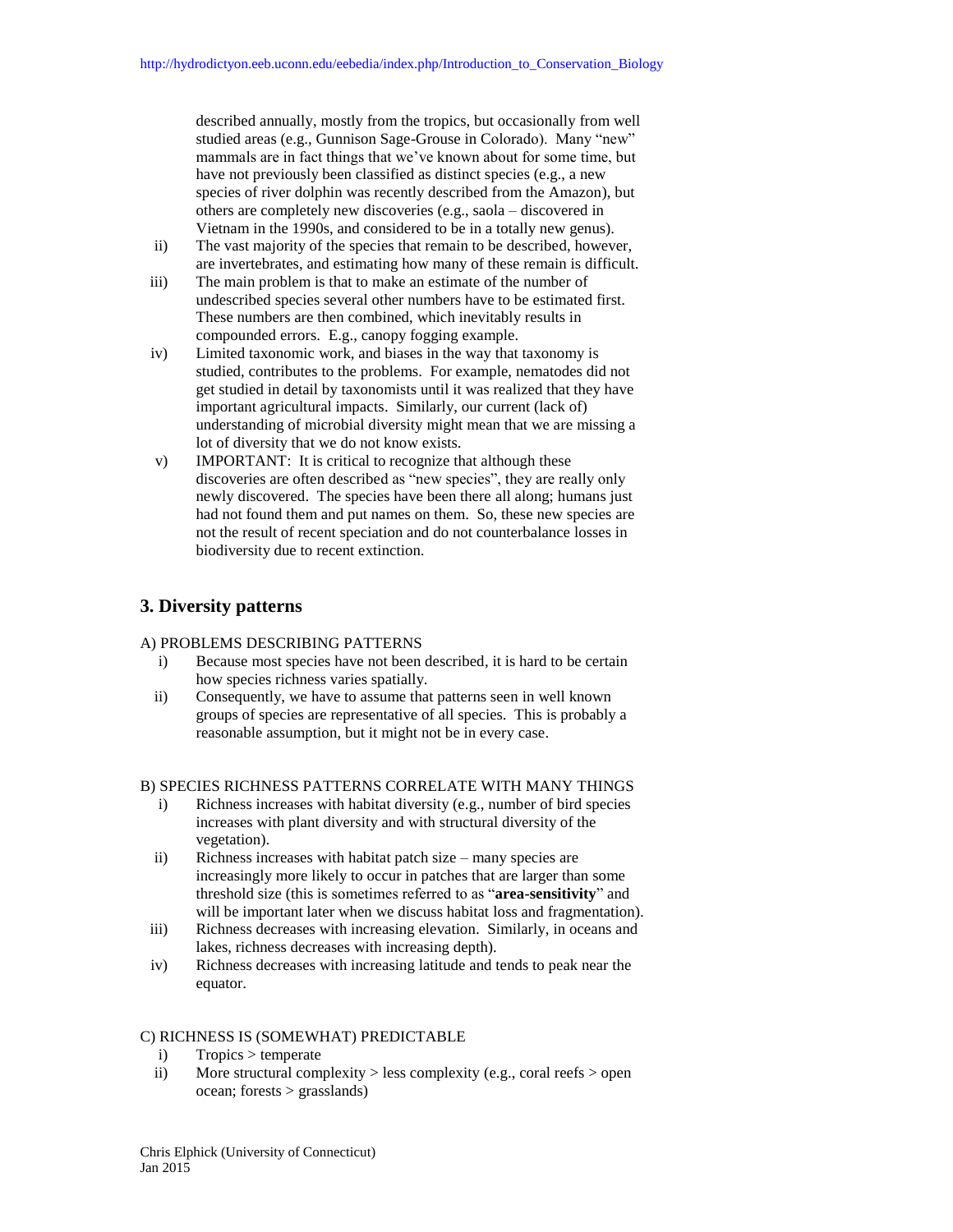- iii) High productivity > low productivity (e.g., productivity is often inversely correlated with elevation/depth)
- iv) Mainland communities > island communities
- v) Larger area > smaller area
- vi) Ecotones (edges) > interiors

#### D) THERE ARE EXCEPTIONS TO MOST GENERAL PATTERNS

- i) Example: In the southern US, tree diversity declines compared to more northern latitudes. This is because much of the southern US is desert, where trees mostly cannot grow.
- ii) Example: Parasitic insects are less common in the tropics than farther north. But, this might just be because of sampling bias (i.e., tropical insects have not been studied well enough).
- iii) Example: Salt marshes are extremely productive habitats, yet species richness is low. This is probably because these marshes are challenging places to survive due to salinity and regular inundation by the tide.

## **4. Hotspots**

#### A) WHERE DOES SPECIES RICHNESS PEAK?

- i) In the past two decades, conservation biologists have tried to identify areas where species richness is greatest.
- ii) Neither this endeavor, nor the interest in patterns of biological diversity, is driven by a desire to maximize richness or to try to increase richness – these are not the goals of conservation biology. Maintaining (or sometimes restoring) native richness is generally what is considered important.
- iii) But, identifying areas of high species richness is seen as a way to streamline conservation actions – by finding places where the maximum number of species can be protected within the smallest area. These areas of high species richness are often referred to as "hotspots".

#### B) WHERE ARE THE RICHNESS HOTSPOTS?

- i) In general terms, hotspots are where you would probably expect them to be – e.g., most are tropical, many are in areas of rainforest, etc.
- ii) But, there are clear exceptions. E.g., some are in temperate "Mediterranean" climates (e.g., California and the Cape region of South Africa). Others are distinctly temperate. Why do you think New Zealand is a hotspot?
- iii) Hotspots are not only found on land. Although early hotspot maps focused on terrestrial species, maps of marine diversity hotspots have also been created. The seas between Australia and SE Asia in particular have several hotspots.

#### C) DO RICHNESS HOTSPOTS MATCH UP?

- i) Hotspots are usually defined based on some set of well-known species.
- ii) But, it is not always clear that one well-known group will be representative of other types of organisms.
- iii) A study done in Britain highlights this issue. Britain is a good place for such a study, because there is very good distributional information about a lot of different types of organisms, and because there have been